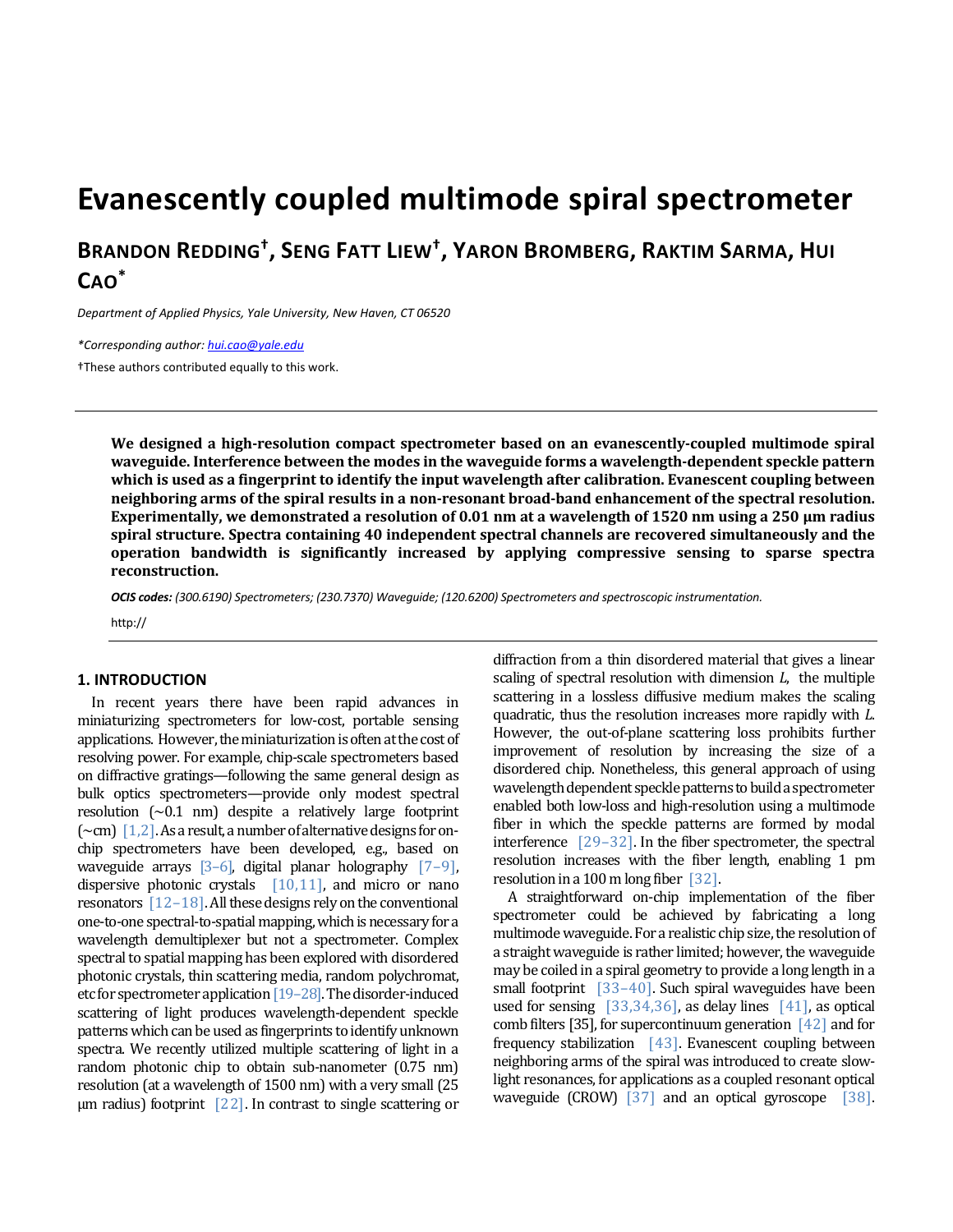However, most spiral based devices operate in a single waveguide mode which does not generate wavelengthsensitive speckle patterns, and thus could not function as a spectrometer. A Fourier-transform spectrometer based on a single-mode waveguide coiled in a spiral geometry has been demonstrated recently, but it requires an array of spiral waveguides of varying lengths, which increases the footprint drastically and does not utilize evanescent coupling between adjacent waveguides in each spiral  $[44]$ .

Here, we demonstrate a chip-scale high-resolution spectrometer based on a highly multimode waveguide coiled in a spiral geometry. Interference between the waveguide modes forms a wavelength-dependent speckle pattern, which is used as a fingerprint to identify the input wavelength. The spectral resolution is greatly enhanced by introducing evanescent coupling between neighboring waveguide arms, and the enhancement is non-resonant and thus broad-band. Experimentally, we show that a spiral spectrometer with  $250 \mu m$  radius can resolve two spectral lines separated by 0.01 nm in wavelength at 1520 nm. To increase the spectral bandwidth, we adopt the compressive sensing algorithm to reconstruct sparse spectra. Thanks to the complex spectral-to-spatial mapping, each spectral channel is projected to all spatial channels, making it possible to recover many frequencies with a small number of detectors.

# **2. EVANESCENTLY COUPLED SPIRAL WAVEGUIDE**

The resolution of a spectrometer is dictated by the temporal spread that light experiences when propagating through the dispersive medium—in our case the multimode spiral waveguide. It is important to note that it is the temporal spread, or equivalently, the distribution of the optical path-lengths, that sets the spectrometer resolution. A long single-mode waveguide would not provide any spectral diversity for the output intensity, since all of the light travels the same distance and merely acquires a phase delay. In a multimode waveguide (as in a multimode fiber), the interference of optical paths with different length or phase delay produces an output intensity pattern that is wavelength sensitive. The sensitivity is proportional to the spread of the pathlengths, which is characterized by the difference between the shortest and longest optical paths through the waveguide. This difference is equal to the product of the physical length of the waveguide and the difference in propagation constants between the fundamental mode and the highest-order mode  $[30]$ . While increasing the length of a multimode fiber enabled us to achieve ultrafine resolution, the physical length of a multimode waveguide on-chip is limited, even when coiled tightly in a spiral geometry. 

By introducing evanescent coupling between neighboring waveguides in the spiral, we could dramatically increase the spread of the optical path-lengths. For example, in an Archimedean-shaped spiral [left schematic in Fig. 1(a)], light is launched into the outer arm and propagates inwards to the center. If adjacent arms are in sufficient proximity, light is evanescently coupled between arms. When light is coupled to

the inner arm, the path to the center of the spiral, where the output port is located, is shortened. Alternatively, light may be coupled to the outer arm, which lengthens the path. Hence, the actual path-length can be much shorter or longer than the physical length of the waveguide. In other words, the evanescent coupling enables light to "jump" forward or backward along the path and significantly increases the temporal spread of light.



Fig. 1. Numerical modeling of the evanescently coupled multimode spiral spectrometer. (a) Schematic of a single Archimedean spiral (left) and two interleaved Archimedean spirals connected at the center by an "S-bend" waveguide (right). (b) Spectral-spatial transfer matrix for the interleaved spiral structure without evanescent coupling and mode mixing (i), with only evanescent coupling (ii), with only mode mixing (iii), with both mode mixing and evanescent coupling (iv). (c) Spectral correlation function  $C(\Delta \lambda)$  for the 4 cases in (b). The spectral correlation width (HWHM of  $C(\Delta \lambda)$ )  $\delta \lambda$  is 0.4 nm for (i), 0.3 nm for (ii),  $0.9 \text{ nm}$  for (iii), and  $0.17 \text{ nm}$  for (iv).

To further enhance the temporal spread, we considered two interleaved Archimedean spirals, which are connected at the center by an "S-bend" waveguide [right schematic in Fig. 1(a)]. Light from the input port propagates inwards through one spiral (red colored), and then outwards through the other spiral (blue colored) to the output port. Note that light in adjacent arms propagates in the opposite direction. When light is coupled to an adjacent arm, it will propagate towards the input port. A subsequent coupling will result in propagation toward the output port again. Such back-and-forth coupling will greatly shorten or lengthen the optical path length, thus increasing the temporal spread of light. Consequently, the spectral resolution will be drastically enhanced.

To verify that evanescent coupling enhances the spectral resolution, we performed numerical simulations of the interleaved Archimedean spirals. The local radius of curvature, *R*, is defined as a function of the azimuthal angle  $\theta$  as  $R(\theta) =$  $R_0 - a\theta/\pi$ , where  $R_0$  denotes the radius of the spiral,  $a$  is the center-to-center arm spacing (the sum of the waveguide width and the coupling gap)  $[33-35,39,40]$ , and  $\theta$  increases from  $\theta$ to  $\theta_0$ . The number of spiral arms is given by  $\theta_0$ . The evanescent coupling is introduced to modes in neighboring waveguides that have the same order and the same propagation direction. The higher-order modes experience stronger evanescent coupling than the lower-order mode. The coupling rate is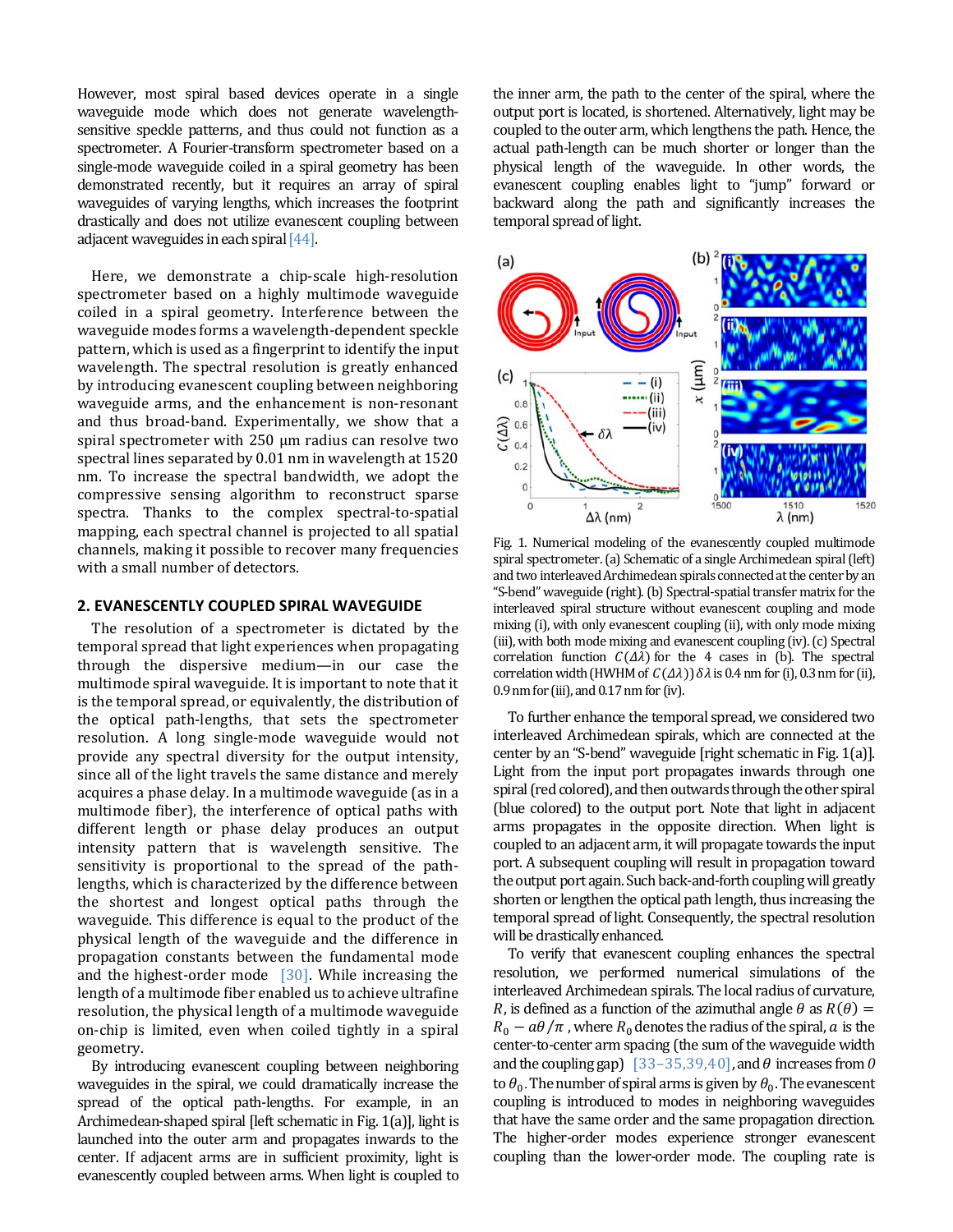calculated by the finite-difference frequency-domain method (COMSOL) (see details in Supplement 1).

To model light propagation in the spiral waveguide, we adopted the method in refs.  $[36-38]$  (see details in Supplement 1). The waveguide is  $2 \mu m$  wide and supports six guided modes in the wavelength range of 1500nm - 1520 nm. The refractive index inside the waveguide is equal to 2.86, and outside to 2. These values correspond to the effective indices inside and outside a silicon ridge waveguide on the silica substrate used in our experiment (to be described later). The outer radius of the spiral is set to  $Ro = 106 \mu m$ , and the total length of the waveguide is  $L = 4.8$  mm. The input light excites all the waveguide modes with the same amplitude and random phase. We numerically solved light propagation in each mode of the spiral waveguide. The output field pattern is then obtained by summing the fields of all modes at the output port. By repeating the calculation at different wavelengths, we construct a transfer matrix that records the output intensity pattern as a function of the input wavelength. 

In the spiral structure, the curving of the waveguide introduces mixing of guided modes. Also the sidewall roughness of the fabricated waveguide causes random mode mixing. Such mixing is usually detrimental to spectrometer operation as it suppresses the temporal spread of light [45] and reduces the spectral resolution  $[32]$ . In a multimode fiber with strong mode mixing, the spectral resolution scales as  $\sqrt{L}$  instead of L. where  $L$  is the length of the fiber. We simulated mode mixing in the spiral waveguide using a random matrix approach where the rate of mode mixing scales inversely with the local radius of curvature (see details in Supplement 1).

To separate the effects of mode mixing and evanescent coupling, we considered four cases that are shown in Fig. 1(b). The panel (i) is the transfer matrix in the absence of both mode mixing and evanescent coupling in a spiral waveguide. Each column represents the intensity pattern at the output port for light of wavelength  $\lambda$ ,  $I(x, \lambda)$ , where x is the spatial coordinate on the waveguide cross-section at the output port. We compute the spectral correlation function  $C(\Delta \lambda) = \langle \langle I(x, \lambda)I(x, \lambda +$  $\Delta\lambda$ ) $_{\lambda}/[\langle I(x,\lambda)\rangle_{\lambda}\langle I(x,\lambda+\Delta\lambda)\rangle_{\lambda}]-1\rangle_{x}$ , which is plotted by the dashed line in Fig. 1(c). The spectral correlation width  $\delta \lambda$ , i.e., the half-width-at-half-maximum (HWHM) of  $C(\Delta \lambda)$ , is 0.4 nm. This value provides an estimate of the spectral resolution, as a noticeable change in the intensity pattern is needed to distinguish between two wavelengths.

With evanescent coupling introduced to the spiral waveguide (no mode mixing), the output intensity pattern varies more rapidly with wavelength [panel (ii) of Fig.  $1(c)$ ]. The spectral correlation function is narrowed to a HWHM of 0.3 nm [dotted] line in Fig.  $1(c)$ ], confirming that evanescent coupling improves the spectral resolution. Next we introduced mode mixing but neglect evanescent coupling. The output intensity pattern changes much more slowly with wavelength than in the previous two cases  $[panel (iii)$  in Fig.  $1(b)$ ]. The spectral correlation width  $\delta\lambda$  increases to 0.9 nm [dash-dotted line in Fig.  $1(c)$ ], confirming that mode mixing decreases the spectral resolution. Finally, we include both evanescent coupling and mode mixing. The intensity pattern changes very quickly with wavelength [panel (iv) in Fig.  $1(c)$ ], in fact the change is faster than the case with evanescent coupling but no mode mixing. This observation is confirmed by the spectral correlation function shown by the solid line in Fig.  $1(c)$ , which features the narrowest width of 0.17 nm.

In contrast to its detrimental effect mentioned earlier, the mode mixing in the spiral waveguide improves the spectral resolution by enhancing the evanescent coupling for the lowerorder modes. Although the evanescent coupling is weaker for the lower-order modes, the mode mixing can indirectly enhance the coupling by converting them to the higher-order modes (with stronger evanescent coupling) and then back. Therefore, the synergy between mode mixing and evanescent coupling leads to a significant enhancement of the spectral resolution.

We also investigated the scaling of the spectral resolution with the outer leads radius  $R_0$  of the spiral. As detailed in the Supplement 1, when the number of spiral arms is fixed, the spectral correlation width  $\delta\lambda$  scales as  $1/R_0^2$  in the presence of mode mixing and evanescent coupling. This is in sharp contrast to the  $1/R_0$  scaling when mode mixing and evanescent coupling are absent. Since the overall length  $L$  of the spiral waveguide increases linearly with  $R_0$ , the combination of evanescent coupling and mode mixing results in a quadratic growth of the temporal spread and the spectral resolution with  $L$ .

# **3. SPECTROMETER OPERATION**

Figure  $2(a)$  is a conceptual schematic of a spiral spectrometer with integrated detectors on a silicon-on-insulator wafer. Light is coupled to the input waveguide from the edge of the chip via a lensed fiber. After propagating through the spiral, the output beam expands laterally in a tapered region before reaching the detector array. The lateral expansion increases the speckle size so that individual speckle grains can be resolved by the detectors. 

Experimentally, we fabricated a series of multimode spiral waveguides via e-beam lithography and reactive ion etching [Fig. 2(b)]. The 220 nm thick silicon layer was fully etched to create an air gap between adjacent spiral arms. The air gap width was varied from 1  $\mu$ m to 50 nm [Fig. 2(c, d)]. The outer radius of the spiral is  $R_0 = 250 \mu m$ , and the overall length of the waveguide is about 18 mm. In the initial prototype, we avoided the complication of integrating detectors on the silicon chip by scattering light out of the plane from the end facet of the tapered region. This allowed us to image the in-plane speckle pattern from the top using a  $100 \times$  long working distance objective (numerical aperture  $NA = 0.65$ ) and an InGaAs camera (Xenics Xeva-640,  $640 \times 480$  pixels of  $28 \times 28$  µm). The length of the tapered region was set to  $~60~\mu m$  to reduce the in-plane reflection from the groove to the spiral waveguide, while increasing the speckle size to match the resolution of our imaging system  $($   $\sim$  1.5  $\mu$ m).

In order to use the spiral waveguide as a spectrometer, we measured the output speckle pattern as a function of input wavelength  $[Fig. 3(a)]$ . This calibration is stored in a transfer matrix,  $T$ , relating the discretized spectral channels of input,  $S$ , to the spatial intensity distribution at the output, I, as  $I = T \cdot$  $\overline{S}$  [30]. An example transfer matrix is presented in Fig. 3(b) for a spiral structure with 50 nm gap. The wavelength ranges from 1520 nm to 1522 nm with a step size of 2 pm.

From the measured transfer matrix, we calculated the spectral correlation function plotted in Fig.  $3(c)$ . The spiral waveguide with  $1 \mu m$  gap experiences negligible evanescent coupling, and the spectral correlation width  $\delta \lambda$  is 0.07 nm. As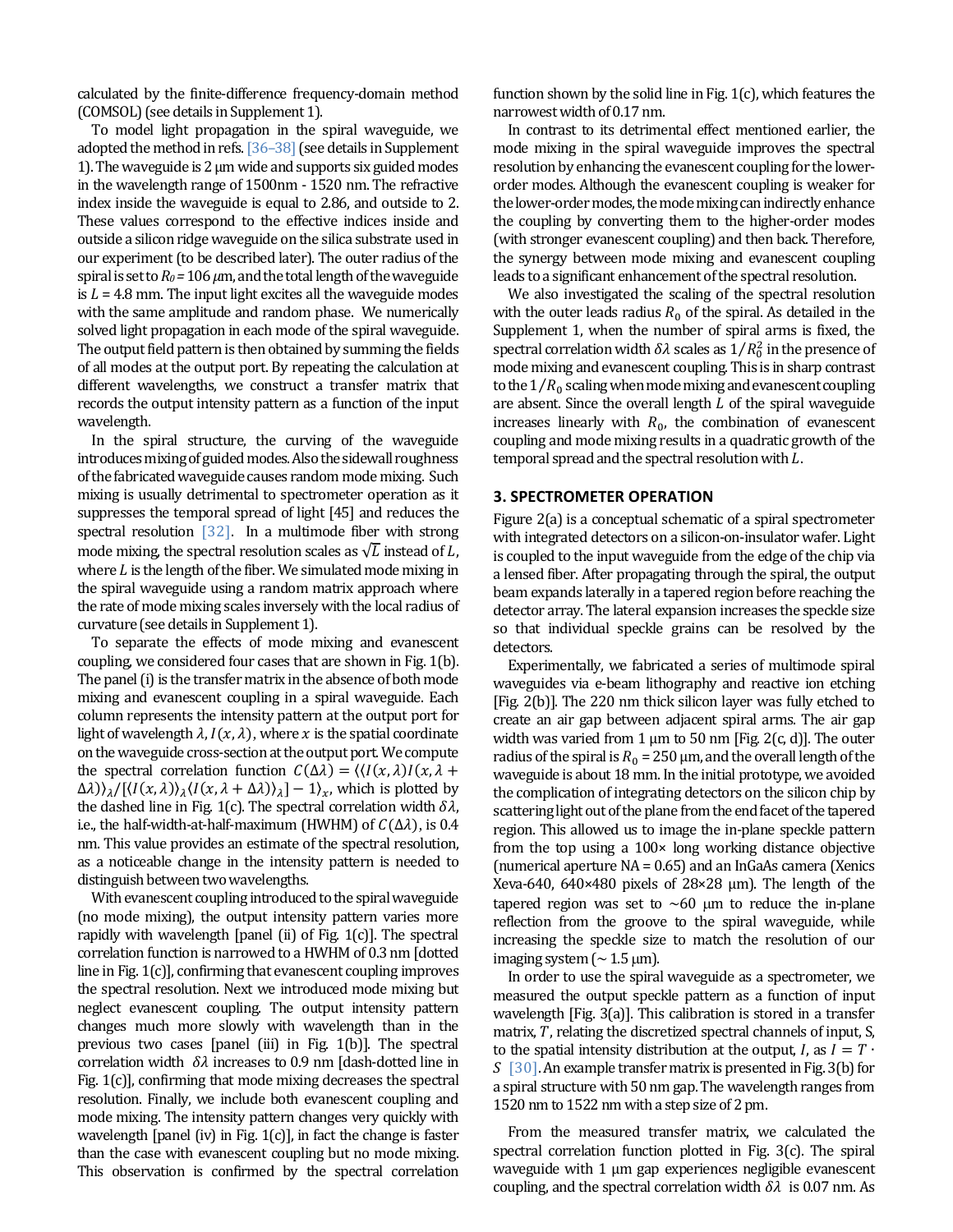the gap narrows down to  $100 \text{ nm}$ , the evanescent coupling becomes significant, and  $\delta \lambda$  decreases to 0.02 nm. A further reduction of the gap width to 50 nm further enhances the evanescent coupling, and  $\delta\lambda$  drops to 0.01 nm.



Fig. 2 Spiral spectrometer in a silicon-on-insulator wafer. (a) Schematic of a spiral spectrometer with integrated detectors. (a) Top-view SEM image of the silicon spiral waveguide that is  $10 \mu m$  wide and  $18 \text{ mm}$  long. (b, c) Close-up SEM images showing the air gap between neighboring waveguide arms, and the gap width is  $1 \mu m$  (b) or  $50 \text{ nm}$  (c).

While the spectral correlation width provides an estimate for the spectral resolution, the actual resolution is determined by the ability to distinguish two closely spaced spectral lines. We synthesized the output intensity pattern for an input spectrum by adding the speckle patterns measured sequentially at individual wavelengths, since optical signals at different wavelengths do not interfere. The spectrum  $S$  was then reconstructed from the speckle pattern  $I$  via nonlinear minimization of  $||I - T \cdot S||^2 = \sum_j |I_j - \hat{I}|^2$  $\sum_i T_{j,i} S_i \vert^2$  [22,29,30]. The recovered spectrum in Fig. 3(d) shows that two lines separated by 0.01 nm in wavelength can be resolved by the spiral spectrometer with 50 nm wide gap.



Fig. 3. Calibration and testing of the spiral spectrometer. (a) Top-view optical image of the tapered triangular region at the output port of the spiral waveguide (the boundary is marked by the white dashed line). (b) Measured spectral-spatial transfer matrix *T* for a spiral waveguide with a 50 nm coupling gap, each column represents the intensity distribution on the end facet of the tapered region at a specific wavelength  $I(x, \lambda)$ . (c) The spectral correlation function  $C(\Delta \lambda)$  obtained from the measured  $I(x, \lambda)$  for three spirals with different gap width. The spectral correlation width  $\delta\lambda$  [HWHM of  $C(\Delta\lambda)$ ] is 0.07 nm for the 1µm gap, 0.02 nm for the  $100$  nm gap, and  $0.01$  nm for the  $50$  nm gap. (d) A reconstructed spectrum (black solid line) consisting of the two lines separated by 0.01 nm. Vertical red dotted lines mark the center wavelengths of the two lines.

Next we investigated the continuous bandwidth of the spiral spectrometer. Without prior information about the input spectrum, the number of independent spectral channels (producing uncorrelated speckle patterns) that can be reconstructed simultaneously is limited by the number of independent spatial channels *M* in a speckle pattern  $I(x, \lambda)$ . To determine *M*, we applied the Karhunen-Loève decomposition  $[46,47]$  to the experimentally measured speckle pattern  $I(x, \lambda)$ . We built the spatial covariance matrix  $C(x_1, x_2) = \langle I(x_1, \lambda)I(I(x_2, \lambda)) \rangle$  and computed its eigenvalues. As shown in Fig. 4(a), the kink in the semi-log plot of the eigenvalues gives the number of orthogonal spatial modes,  $M = 40$ . The continuous bandwidth of the spiral spectrometer is  $M \times \delta \lambda$ , where the spectral width of each independent spectral channel is given by the spectral correlation width  $\delta \lambda$ . For the waveguide with a 1 µm gap, the bandwidth is  $2.8$  nm; for the  $50$  nm gap, the bandwidth decreases to 0.4 nm. This reduction reflects the trade-off between spectral resolution and bandwidth.

Figure  $4(b)$  shows two continuous spectra over 0.4 nm bandwidth measured using the 50 nm gap spiral spectrometer. The two spectra have the same shape but different magnitude. After rescaling one of them, the two spectra overlap, which confirms the linearity of the spectral measurement. In Supplement 1, we show that the measured speckle intensity grows linearly with the input light intensity.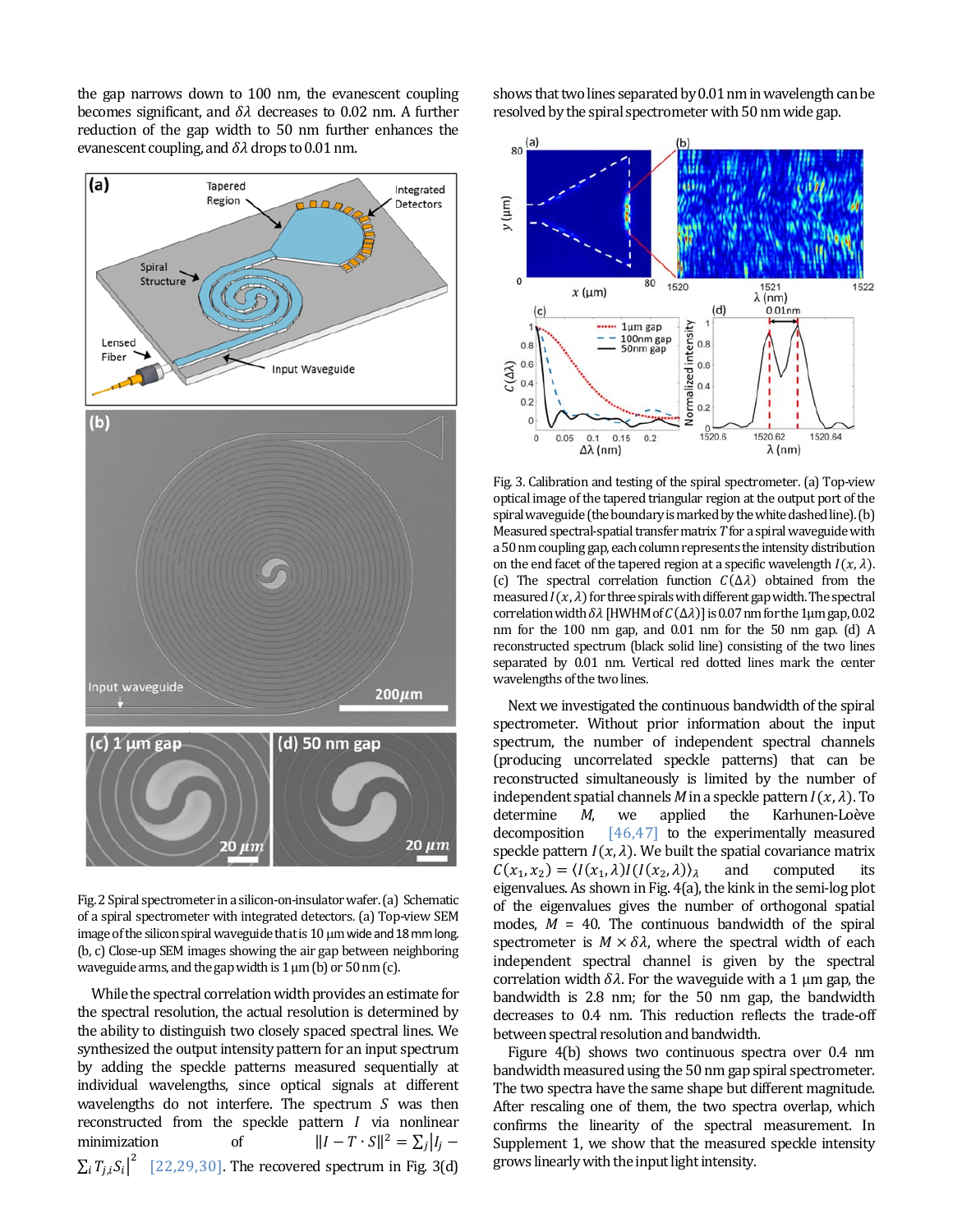To enhance the operation bandwidth, we explored compressive sensing (CS) for spectrum recovery. The complex interference in the evanescently-coupled highly-multimode spiral waveguide produces diverse spectral features which are ideally suited for compressive sensing [48]. So far CS has not been applied to on-chip spectrometers, despite a recent proposal of using hundreds of different photonic nanostructures as random masks for CS spectroscopy [49]. In our scheme, only one structure is used together with multiple detectors to obtain random projections in a single shot measurement, which is more suitable for on-chip spectrometers. 

First let us consider a sparse spectrum that consists of discrete lines. Since only a small number of spectral channels carry signals, the total number of independent spectral channels that can be reconstructed simultaneously may well exceed the number of spatial channels. To reconstruct the sparse spectrum, we minimized  $||I - T \cdot S||^2 + \gamma |S|$ , where  $|S| = \sum_i |S_i|$  and  $\gamma$  is a parameter. The additional term  $\gamma |S|$  regularizes the sparsity of the solution [50]. The value of  $\gamma$  is estimated from a crossvalidation analysis  $[51]$ , then fine-tuned by minimizing the difference between the reconstructed spectrum and the original spectrum  $[52]$ .



Fig. 4. Operation bandwidth of the spiral spectrometer. (a) Semi-log plot of the eigenvalues of the spatial covariance matrix  $C(x_1, x_2)$  for the measured speckle pattern  $I(x, \lambda)$ , ordered by magnitude. The kink, indicated by the arrow, gives the number of orthogonal spatial modes,  $M = 40$ , in the output speckle pattern. (b) Two recovered spectra with identical shape but their magnitude differs by a factor of 2. After doubling the magnitude of the lower spectrum (blue dotted line), the two spectra overlap, verifying the linearity of measured spectra. (c, d) Reconstruction of a sparse spectrum that has  $8$  (c) or  $4$  (d) discrete lines of varying amplitude that are distributed over  $166$  (c) or  $332$  (d) spectral channels in a wavelength range of 1 nm (c) or 2 nm (d). (e, f) Reconstruction of a continuous spectrum with  $6$  (e) or 3 (f) DCT components over a 1 nm (e) or 2 nm (f) bandwidth. (g) Recovered spectrum having two sharp lines of different amplitude on top of a broad peak. (h) Recovered spectrum containing a narrow dip on a smooth broadband background.

Figure  $4(c)$  shows a sparse spectrum that has 8 discrete lines distributed across 166 spectral channels, covering a wavelength range of 1 nm. A further increase in the sparsity enhances the bandwidth even more. As shown in Fig. 4(d), with only four spectral lines, 332 channels can be covered in a bandwidth of 2 nm. A more quantitative analysis of the number of lines that can be reconstructed and the effect of noise on the reconstruction accuracy are presented in the Supplement 1.

Next we apply the CS method to recover the "dense" spectrum that contains non-zero amplitude in every spectral channel. Such spectrum can be reconstructed by imposing the sparsity constraint in the appropriate basis. For example, a discrete cosine transform (DCT) of a smooth spectrum gives a limited number of low-frequency components. Therefore, we can reconstruct the continuous spectrum in the DCT domain, which becomes sparse  $[52]$ . Figure 4(e, f) shows two continuous spectra with different numbers of DCT components. A broader spectral range can be covered for fewer DCT components. 

Furthermore, if the spectrum contains both sharp and smooth features, we can split the spectrum into two parts for reconstruction, one is sparse in the wavelength domain and another is sparse in the DCT domain  $[52]$ . In this way, we recover a spectrum that contains two sharp lines of different amplitude on top of a broad peak in Fig.  $4(g)$ . The bandwidth is determined by the number of discrete lines and DCT components in the spectrum. Figure  $4(h)$  shows a spectrum that has a narrow dip on a smooth broadband background is recovered with high fidelity.

# **4. DISCUSSION AND CONCLUSION**

In summary, we have designed and fabricated a highresolution chip-scale spectrometer based on an evanescently coupled multimode spiral waveguide. Non-resonant, broadband enhancement of spectral resolution is achieved via evanescent coupling and mode mixing. Experimentally, we obtained a wavelength resolution of 0.01 nm at 1520 nm with a  $250 \mu m$  radius spiral spectrometer based on a 10 μm wide silicon waveguide. Signals in 40 independent spectral channels are recovered simultaneously. We also showed that the operation bandwidth is significantly enhanced by using a compressive sensing algorithm to reconstruct sparse spectra.

A further increase of the bandwidth may be realized by increasing the waveguide width to accommodate more guided modes and thus allow simultaneous measurement of more independent spatial channels. However, for a given footprint, increasing the waveguide width will reduce the total length of the spiral waveguide and lower the spectral resolution, which represents a trade-off between bandwidth and resolution. In this initial demonstration, we aimed for high-resolution in a small footprint while compromising on bandwidth, but this trade-off may be adjusted for specific applications in the future. Despite its finite bandwidth, the spiral spectrometer can operate at any wavelength within the wide transparency window of silicon and silica, as long as the speckle patterns for these wavelengths are calibrated. In addition to providing high spectral resolution in a compact footprint, the spiral spectrometer is expected to have low loss. For example, siliconbased spiral waveguides have been realized with propagation  $\cos$  of 3.6 dB/cm [53].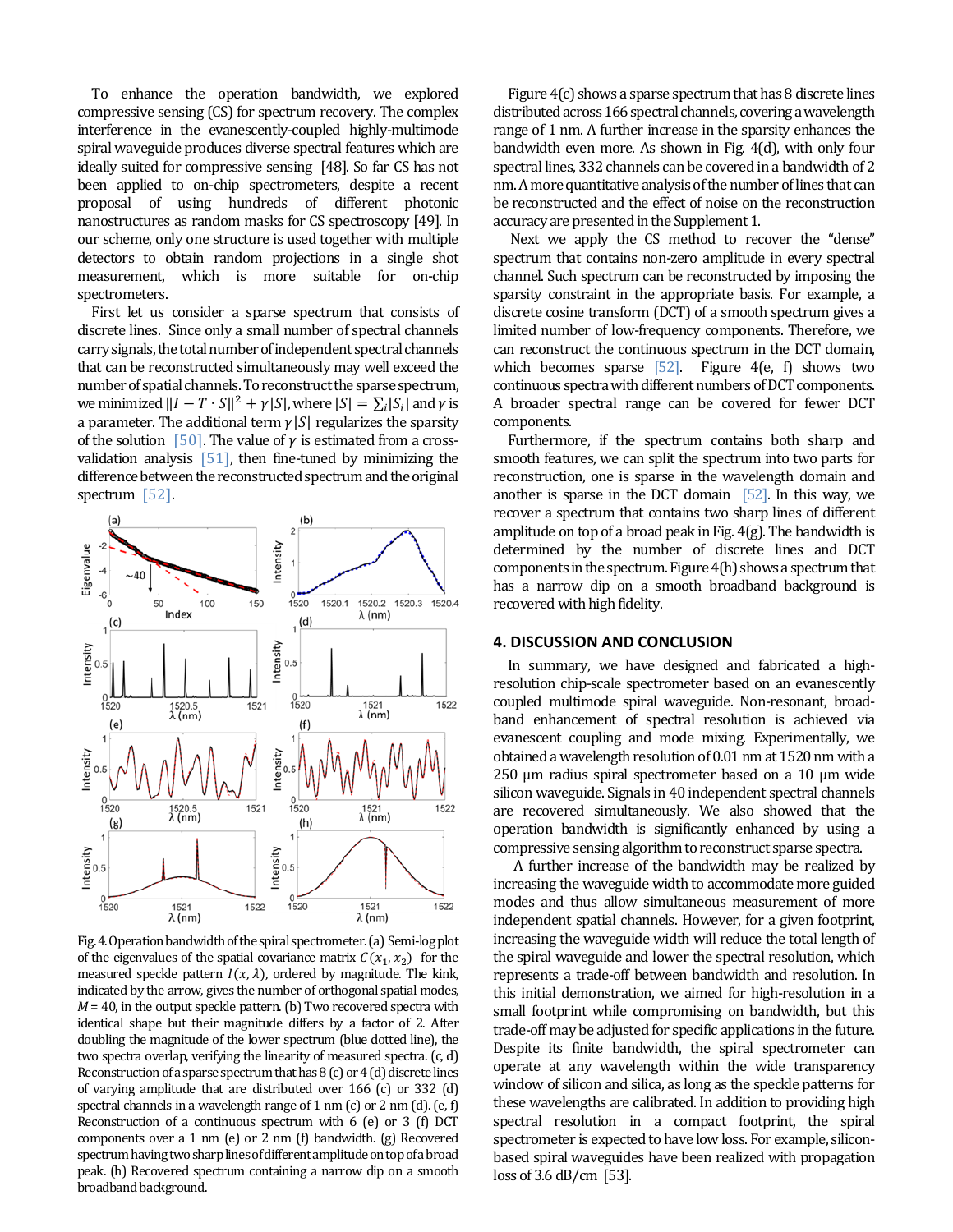A final advantage of the spiral spectrometer is its robustness against fabrication imperfections. Although the spiral structure includes relatively small features (e.g., the air gap between the waveguides), modest variations from the design parameters would not significantly degrade the performance, as the spectrometer is calibrated after fabrication. Similar to most integrated photonic devices, the spiral spectrometer is sensitive to temperature change, which could alter the speckle pattern formed at a given wavelength. We performed numerical simulation to investigate the temperature sensitivity of the spiral spectrometer which is detailed in Supplement 1. The temperature sensitivity depends on the spectral resolution: the higher the resolution, the more sensitive the speckle pattern is to the temperature. For the spectrometer shown here with  $0.01$ nm resolution, a temperature change of  $0.16$  K causes a  $50\%$ decorrelation of the speckle pattern. Existing temperature controllers can provide sufficient thermal control and temperature stability for the spiral spectrometer to operate without recalibration. Alternately, multiple transfer matrices could be calibrated at varying temperatures, and the appropriate transfer matrix could then be selected to match the current chip temperature. Once photodetectors are integrated on-chip [54], the spiral spectrometer is expected to have a significant impact on low-cost portable sensing and to add functionality to lab-on-a-chip systems.

**Funding**. National Science Foundation (NSF) ECCS-1509361.

**Acknowledgment**. We thank Hemant Tagare for useful discussion on compressive sensing. Facilities used are supported by YINQE and NSF MRSEC Grant No. DMR-1119826.

See Supplement 1 for supporting content.

# **REFERENCES**

- 1. S. Janz, A. Balakrishnan, S. Charbonneau, P. Cheben, M. Cloutier, A. Delâge, K. Dossou, L. Erickson, M. Gao, P. A. Krug, B. Lamontagne, M. Packirisamy, M. Pearson, and D. Xu, "Planar Waveguide Echelle Gratings in Silica‐On‐Silicon," IEEE Photonics Technol. Lett. **16**, 503–505 (2004).
- 2. J. He, B. Lamontagne Delage, Andre, L. Erickson, M. Davies, and E. S. Koteles, "Monolithic Integrated Wavelength Demultiplexer Based on a Waveguide Rowland Circle Grating in InGaAsP / InP," J. Light. Technol. **16**, 631–638 (1998).
- 3. M. K. Smit and C. Van Dam, "PHASAR-based WDM-devices: Principles, design and applications," IEEE J. Sel. Top. Quantum Electron. **2**, 236–250 (1996).
- 4. P. Cheben, J. H. Schmid, a Delâge, a Densmore, S. Janz, B. Lamontagne, J. Lapointe, E. Post, P. Waldron, and D.‐X. Xu, "A high-resolution silicon-on-insulator arrayed waveguide grating microspectrometer with sub-micrometer aperture waveguides.," Opt. Express **15**, 2299–2306 (2007).
- 5. Z. Shi and R. W. Boyd, "Fundamental limits to slow-light arrayedwaveguide‐grating spectrometers," Opt. Express **21**, 7793–7798 (2013).
- 6. J. Zou, T. Lang, Z. Le, and J.‐J. He, "Ultracompact silicon‐on‐ insulator‐based reflective arrayed waveguide gratings for spectroscopic applications," Appl. Opt. **55**, 3531–3536 (2016).
- 7. S. Babin, a. Bugrov, S. Cabrini, S. Dhuey, a. Goltsov, I. Ivonin, E.-B. Kley, C. Peroz, H. Schmidt, and V. Yankov, "Digital optical spectrometer‐on‐chip," Appl. Phys. Lett. **95**, 41105 (2009).
- 8. C. Peroz, C. Calo, a Goltsov, S. Dhuey, a Koshelev, P. Sasorov, I. Ivonin, S. Babin, S. Cabrini, and V. Yankov, "Multiband wavelength demultiplexer based on digital planar holography for

on‐chip spectroscopy applications.," Opt. Lett. **37**, 695–697 (2012).

- 9. G. Calafiore, A. Koshelev, S. Dhuey, A. Goltsov, P. Sasorov, S. Babin, V. Yankov, S. Cabrini, and C. Peroz, "Holographic planar lightwave circuit for on‐chip spectroscopy," Light Sci Appl **3**, e203 (2014).
- 10. B. Momeni, E. S. Hosseini, and A. Adibi, "Planar photonic crystal microspectrometers in silicon-nitride for the visible range.," Opt. Express **17**, 17060–17069 (2009).
- 11. B. Gao, Z. Shi, and R. W. Boyd, "Design of flat-band superprism structures for on‐chip spectroscopy," Opt. Express **23**, 6491 (2015).
- 12. B. E. Little, J. S. Foresi, G. Steinmeyer, E. R. Thoen, S. T. Chu, H. A. Haus, E. P. Ippen, L. C. Kimerling, and W. Greene, "Ultra‐Compact Si – SiO Microring Resonator," IEEE Photonics Technol. Lett. **10**, 549–551 (1998).
- 13. A. Nitkowski, L. Chen, and M. Lipson, "Cavity-enhanced on-chip absorption spectroscopy using microring resonators.," Opt. Express **16**, 11930–11936 (2008).
- 14. B. B. C. Kyotoku, L. Chen, and M. Lipson, "Sub-nm resolution cavity enhanced micro‐ spectrometer," Opt. Express **18**, 102–107 (2010).
- 15. Z. Xia, A. A. Eftekhar, M. Soltani, B. Momeni, Q. Li, M. Chamanzar, S. Yegnanarayanan, and A. Adibi, "High resolution on‐chip spectroscopy based on miniaturized microdonut resonators.," Opt. Express **19**, 12356–12364 (2011).
- 16. a Sharkawy, S. Shi, and D. W. Prather, "Multichannel wavelength division multiplexing with photonic crystals.," Appl. Opt. **40**, 2247–2252 (2001).
- 17. X. Gan, N. Pervez, I. Kymissis, F. Hatami, and D. Englund, "A highresolution spectrometer based on a compact planar two dimensional photonic crystal cavity array," Appl. Phys. Lett. **100**, 231104 (2012).
- 18. A. C. Liapis, B. Gao, M. R. Siddiqui, Z. Shi, and R. W. Boyd, "On‐ chip spectroscopy with thermally tuned high‐Q photonic crystal cavities," Appl. Phys. Lett. **108**, (2016).
- 19. Z. Xu, Z. Wang, M. Sullivan, D. Brady, S. Foulger, and A. Adibi, "Multimodal multiplex spectroscopy using photonic crystals.," Opt. Express **11**, 2126–2133 (2003).
- 20. T. W. Kohlgraf-Owens and A. Dogariu, "Transmission matrices of random media: means for spectral polarimetric measurements.," Opt. Lett. **35**, 2236–2238 (2010).
- 21. Q. Hang, B. Ung, I. Syed, N. Guo, and M. Skorobogatiy, "Photonic bandgap fiber bundle spectrometer.," Appl. Opt. **49**, 4791–4800 (2010).
- 22. B. Redding, S. F. Liew, R. Sarma, and H. Cao, "Compact spectrometer based on a disordered photonic chip," Nat. Photonics **7**, 746–751 (2013).
- 23. P. Wang and R. Menon, "Computational spectrometer based on a broadband diffractive optic.," Opt. Express **22**, 14575–14587 (2014).
- 24. M. Mazilu, T. Vettenburg, A. Di Falco, and K. Dholakia, "Random super‐prism wavelength meter.," Opt. Lett. **39**, 96–99 (2014).
- 25. M. Chakrabarti, M. L. Jakobsen, and S. G. Hanson, "Speckle‐based spectrometer," Opt. Lett. **40**, 3264–3267 (2015).
- 26. N. H. Wan, F. Meng, T. Schröder, R.-J. Shiue, E. H. Chen, and D. Englund, "High‐resolution optical spectroscopy using multimode interference in a compact tapered fibre," Nat. Commun. **6**, 7762 (2015).
- 27. T. Yang, C. Xu, H. Ho, Y. Zhu, X. Hong, Q. Wang, Y. Chen, X. Li, X. Zhou, M. Yi, and W. Huang, "Miniature spectrometer based on diffraction in a dispersive hole array," Opt. Lett. **40**, 3217–3220 (2015).
- 28. J. Bao and M. G. Bawendi, "A colloidal quantum dot spectrometer," Nature **523**, 67–70 (2015).
- 29. B. Redding and H. Cao, "Using a multimode fiber as a highresolution, low‐loss spectrometer.," Opt. Lett. **37**, 3384–3386 (2012).
- 30. B. Redding, S. M. Popoff, and H. Cao, "All-fiber spectrometer based on speckle pattern reconstruction.," Opt. Express **21**, 6584–6600 (2013).
- 31. B. Redding, S. M. Popoff, Y. Bromberg, M. a Choma, and H. Cao, "Noise analysis of spectrometers based on speckle pattern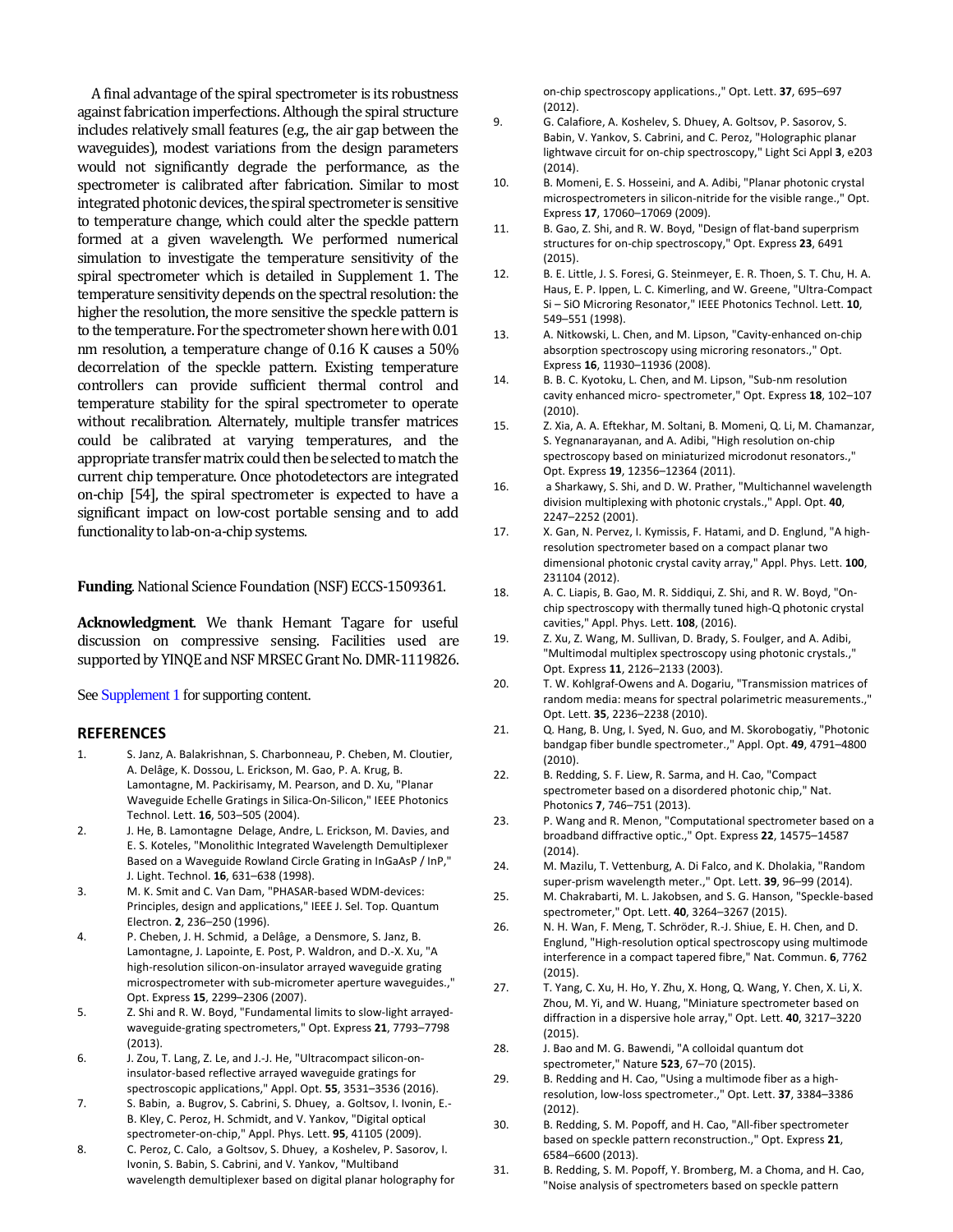reconstruction.," Appl. Opt. **53**, 410–417 (2014).

- 32. B. Redding, M. Alam, M. Seifert, and H. Cao, "High-resolution and broadband all‐fiber spectrometers," Optica **1**, 175–180 (2014).
- 33. A. Densmore, D.‐X. Xu, S. Janz, P. Waldron, T. Mischki, G. Lopinski, A. Delâge, P. Cheben, J. Lapointe, B. Lamontagne, and J. H. Schmid, "Spiral‐path high‐sensitivity silicon photonic wire molecular sensor with temperature-independent response.," Opt. Lett. **33**, 596–8 (2008).
- 34. D. X. Xu, a Densmore, a Delâge, P. Waldron, R. McKinnon, S. Janz, J. Lapointe, G. Lopinski, T. Mischki, E. Post, P. Cheben, and J. H. Schmid, "Folded cavity SOI microring sensors for high sensitivity and real time measurement of biomolecular binding.," Opt. Express **16**, 15137–15148 (2008).
- 35. D.‐X. Xu, A. Delâge, R. McKinnon, M. Vachon, R. Ma, J. Lapointe, A. Densmore, P. Cheben, S. Janz, and J. H. Schmid, "Archimedean spiral cavity ring resonators in silicon as ultra‐compact optical comb filters.," Opt. Express **18**, 1937–1945 (2010).
- 36. W. Guo and M. Digonnet, "Compact coupled resonators for slow‐ light sensor applications," Proc. SPIE **8636**, 863604 (2013).
- 37. W. Guo and M. J. F. Digonnet, "Coupled Spiral Interferometers," J. Light. Technol. **32**, 4162–4168 (2014).
- 38. W. Guo and M. J. F. Digonnet, "Coupled Spiral Interferometer Gyroscope," J. Light. Technol. **32**, 4360–4364 (2014).
- 39. T. Chen, H. Lee, J. Li, and K. J. Vahala, "A general design algorithm for low optical loss adiabatic connections in waveguides," Opt. Express **20**, 22819 (2012).
- 40. T. Chen, H. Lee, and K. J. Vahala, "Design and characterization of whispering‐gallery spiral waveguides.," Opt. Express **22**, 5196– 5208 (2014).
- 41. H. Lee, T. Chen, J. Li, O. Painter, and K. J. Vahala, "Ultra‐low‐loss optical delay line on a silicon chip.," Nat. Commun. **3**, 867 (2012).
- 42. D. Y. Oh, D. Sell, H. Lee, K. Y. Yang, S. a Diddams, and K. J. Vahala, "Supercontinuum generation in an on‐chip silica waveguide.," Opt. Lett. **39**, 1046–1048 (2014).
- 43. H. Lee, M.-G. Suh, T. Chen, J. Li, S. a Diddams, and K. J. Vahala, "Spiral resonators for on‐chip laser frequency stabilization.," Nat. Commun. **4**, 2468 (2013).
- 44. A. V Velasco, P. Cheben, P. J. Bock, A. Delâge, J. H. Schmid, J. Lapointe, S. Janz, M. L. Calvo, D.‐X. Xu, M. Florjańczyk, and M. Vachon, "High‐resolution Fourier‐transform spectrometer chip with microphotonic silicon spiral waveguides.," Opt. Lett. **38**, 706–708 (2013).
- 45. D. J. Richardson, J. M. Fini, and L. E. Nelson, "Space-division multiplexing in optical fibres," Nat. Photonics **7**, 354 (2013).
- 46. H. Stark and J. W. Woods, eds., *Probability, Random Processes, and Estimation Theory for Engineers* (Prentice‐Hall, Inc., 1986).
- 47. R. G. Ghanem and P. Spanos, *Stochastic Finite Elements: A Spectral Approach* (Springer‐Verlag, 1991).
- 48. E. J. Candes and M. B. Wakin, "An Introduction To Compressive Sampling," IEEE Signal Process. Mag. **25**, 21–30 (2008).
- 49. Z. Wang and Z. Yu, "Spectral analysis based on compressive sensing in nanophotonic structures," Opt. Express **22**, 25608– 25614 (2014).
- 50. S. Becker, J. Bobin, E. J. Candes, and E. Candès, "NESTA: a fast and accurate first-order method for sparse recovery," SIAM J. Imaging Sci. **4**, 1–39 (2011).
- 51. T. Hastie, R. Tibshirani, and J. Friedman, *The Elements of Statistical Learning* (Springer New York USA, 2001).
- 52. S. F. Liew, B. Redding, M. A. Choma, H. D. Tagare, and H. Cao, "Broadband multimode fiber spectrometer," Opt. Lett. **41**, 2029– 2032 (2016).
- 53. Y. A. Vlasov and S. J. McNab, "Losses in single-mode silicon-oninsulator strip waveguides and bends," Opt. Express **12**, 1622– 1631 (2004).
- 54. J. Michel, J. Liu, and L. C. Kimerling, "High‐performance Ge‐on‐Si photodetectors," Nat Phot. **4**, 527–534 (2010).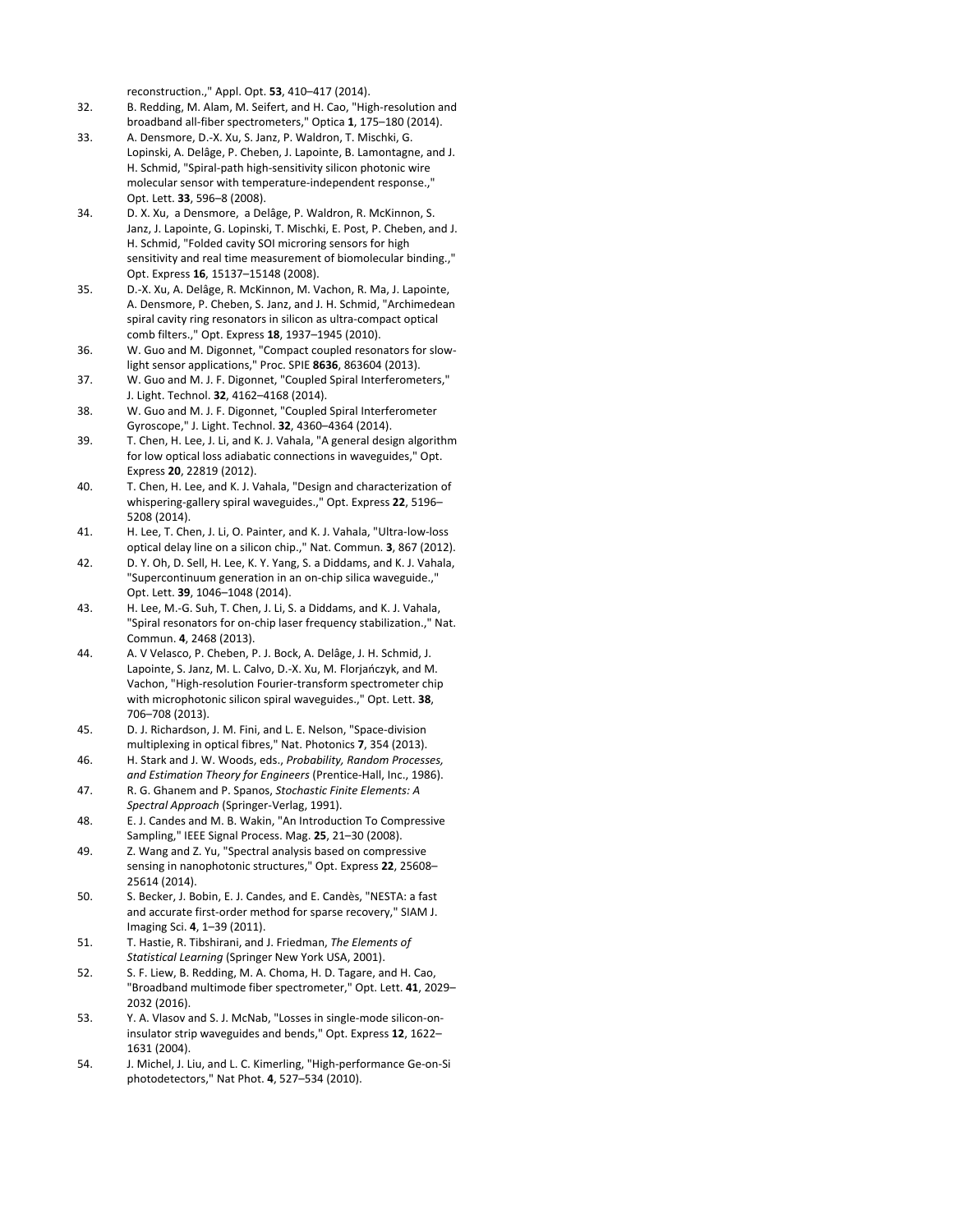# **Evanescently coupled multimode spiral spectrometer**

# **BRANDON REDDING† , SENG FATT LIEW† , YARON BROMBERG, RAKTIM SARMA, HUI CAO \***

*Department of Applied Physics, Yale University, New Haven, CT 06520*

*\*Corresponding author: hui.cao@yale.edu*  †These authors contributed equally to this work. Published XX Month XXXX

> **This document provides supplementary information to "Evanescently coupled multimode spiral spectrometer". It** includes a detailed description on the numerical simulation of the spiral spectrometer. The scaling of the spectral **resolution and transmission with the spiral size is presented along with simulations ofthe temperature dependence of the device.** © 2014 Optical Society of America

http:// [supplementary document doi]

### **Numericalmodelingof spiral spectrometer**

We performed numerical simulation of the interleaved Archimedean spirals. The local radius of curvature,  $R$ , is defined as a function of the azimuthal angle  $\theta$  as  $R(\theta) = R_0 - a\theta/\pi$ , where  $R_0$  denotes the radius of the spiral,  $\alpha$  is the center-tocenter arm spacing (the sum of the waveguide width and the coupling gap), and  $\theta$  increases from  $\theta$  to  $\theta_0$ . The number of spiral arms is determined by  $\theta_0$ . The center position of the multimode waveguides are then defined in Cartesian coordinates as  $x = \pm R(\theta)\cos(\theta)$ ,  $y = \pm R(\theta)\sin(\theta)$ , where the sign gives the two interleaved spirals. The two spirals are connected at the center by a S-bend that consists of two arcs of a circle [35, 39]. 

We modeled the wave propagation in the spiral waveguide using the approach in  $[36, 37]$ . First we ignored the mixing of waveguide modes with different order, which allowed us to simulate individual modes separately by solving the following two coupled equations:

$$
\frac{dU_n(\theta)}{d\theta} = i\beta R(\theta) U_n(\theta) + \kappa_{n+1,n} U_{n+1}(\theta) + \kappa_{n-1,n} U_{n-1}(\theta)
$$

$$
\frac{dV_n(\theta)}{d\theta} = -i\beta R(\theta) V_n(\theta) - \kappa_{n+1,n} V_{n+1}(\theta) - \kappa_{n-1,n} V_{n-1}(\theta)
$$

where  $U_n$  and  $V_n$  denote the forward (with respect to the input direction) and backward propagating waves in one waveguide mode in the  $n<sup>th</sup>$  arm of the spiral.  $n$  ranges from  $1$  (the outermost arm) to *N* (the innermost arm), with *N* given by  $\theta_0$ .  $\beta$  is the propagation constant for this waveguide mode.  $\kappa_{n+1,n}$  is the complex coefficient for evanescent coupling into the *n*th arm from the  $(n+1)$ <sup>th</sup> arm. Both propagation constant  $\beta$  and coupling coefficient  $\kappa$  are wavelength dependent. We consider only the coupling between the modes that have the same order and the same propagating direction in neighboring waveguides, as the coupling between modes with different order or opposite direction is negligible. For energy conservation and symmetry reasons,  $\kappa_{n+1,n} = -(\kappa_{n,n+1})^* = i\kappa_n$ , where  $\kappa_n$  is a real number. Since the fields must be continuous at the junctures between adjacent arms, the continuity relations are  $U_{j+1}(0) = U_j(2\pi) \exp[i\beta S_n]$ ,  $V_{j+1}(0) = V_j(2\pi) \exp[-i\beta S_n]$ , where  $S_n$  is the length of the *n*th arm of the spiral.

The above equations were solved numerically by dividing the waveguide into many small segments. Within each segment, the waveguide may be approximated as a straight waveguide, because the local radius of curvature  $R(\theta)$  is much larger than the length of the segment. The evanescent coupling length  $L_c$  for two straight waveguides is obtained from the finite-difference frequency‐domain calculation (COMSOL), and *κn= Rn/Lc*, where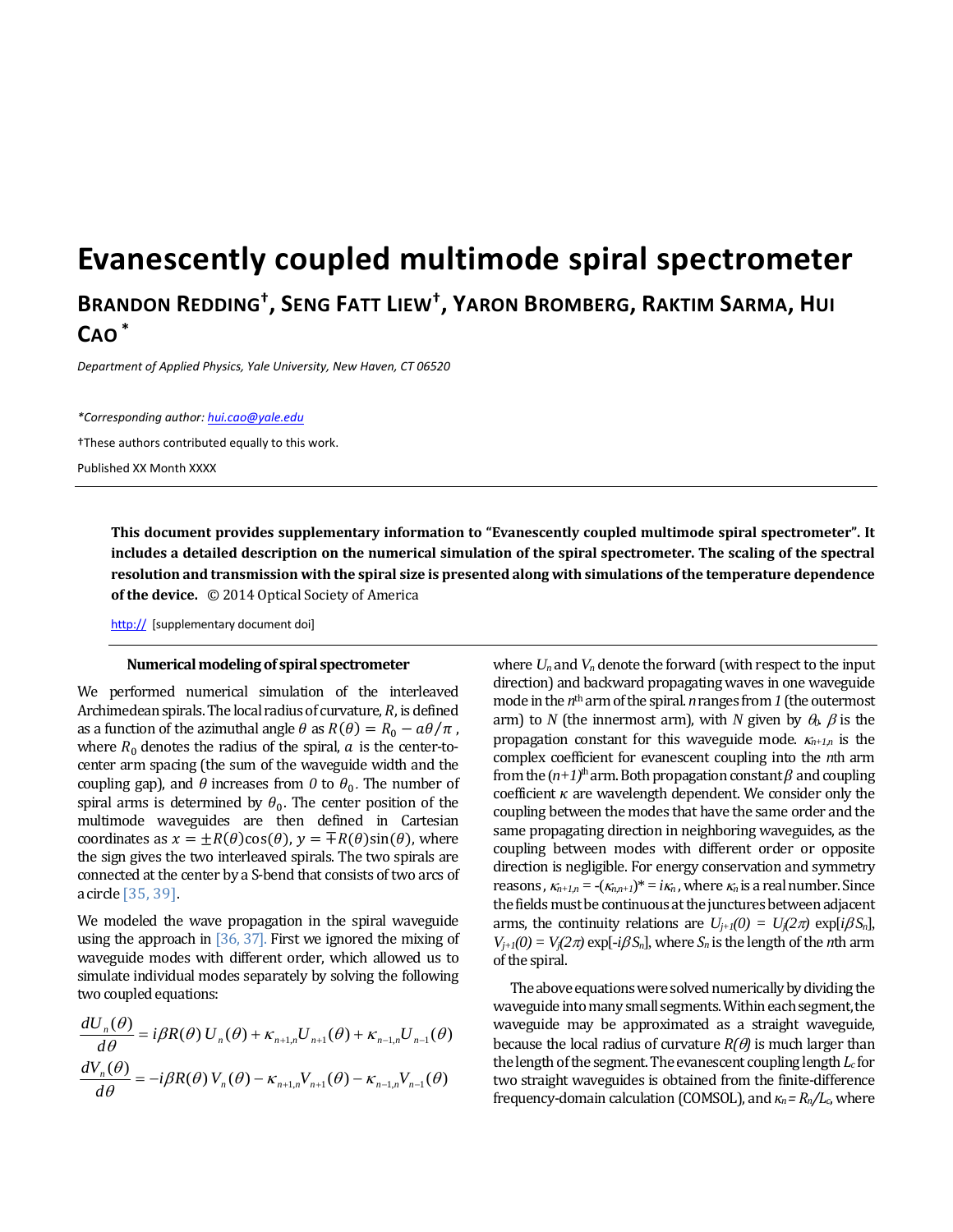$R_n$  is the radius of the *n*th arm of the spiral. The higher-order modes of the waveguide experience stronger evanescent coupling, thus having shorter *L<sub>c</sub>* and larger *κ<sub>n</sub>*.

In the spiral structure, the curving of the waveguide introduces mode mixing. Also the sidewall roughness of the fabricated waveguide causes random mixing of the modes. We simulated mode mixing by introducing a random unitary matrix in between any two successive segments of the waveguide. The rate of mode mixing scales inversely with the local radius of curvature. All the modes are completely mixed after propagating through one arm of the spiral. In the center "Sbend", the modes are randomly mixed, as modeled by a random unitary matrix 

In all four cases shown in Fig.  $1(b,c)$  of the main text, the outer radius of the spiral is fixed to  $R_0$  = 106  $\mu$ m, and the total length of the waveguide is  $L = 4.8$  mm. The evanescent coupling length  $L_c$ varies from  $0.55$  mm for the lowest-order mode to 6  $\mu$ m for the highest-order mode of the waveguide. Since the coupling lengths are shorter than the waveguide length, all the modes experience evanescent coupling while propagating through the spiral structure. However, the coupling is weaker for the lowerorder modes; fortunately, the mode mixing can indirectly enhance the coupling rate by converting them to the higherorder modes (with stronger evanescent coupling) and then back. Therefore, the synergy between mode mixing and evanescent coupling leads to a significant enhancement of the spectral resolution.

We also investigated the scaling of the spectral resolution with the outer radius  $R0$  of the spiral. Figure  $S1(a)$  plots the spectral correlation width  $\delta\lambda$  as a function of R0 when the number of spiral arms is fixed to  $N = 8$ . Without mode mixing and evanescent coupling, δλ scales as  $1/R_0$ . This behavior is expected, as the spiral length *L* grows linearly with  $R_0$ . In the presence of mode mixing and evanescent coupling, the scaling changes to  $1/R_0^2$ , indicating the temporal spread of light grows as  $R_0^2$  or  $L^2$ .

The evanescent coupling introduced to the interleaved spiral structure also causes a reduction in the total transmission, as part of the light propagates backward to the input port. To see how much the reduction is, we plot the total transmission *T* in Fig. S1(b). When the coupling gap width is fixed, all waveguide modes experience more evanescent coupling as  $R_0$  increases. Consequently, *T* first drops and then levels off, eventually about half of the light is transmitted. To increase the transmission, the input port could be covered by a highly reflecting photonic crystal wall (having a full photonic bandgap in-plane) with a small opening (a defect waveguide for input light). Thus most of the light propagating back to the input port could be reflected to the spiral waveguide. This will enhance not only the transmission, but also the spectral resolution as the temporal spread of the transmitted light will further increase.



Fig. S1 Dependence of spectral resolution and total transmission on the size of spiral spectrometer. (a) Spectral correlation width *δλ* vs. the inverse of the outer radius,  $1/R_0$ , of the spiral waveguide with (solid black squares) and without (open blue circles) evanescent coupling and mode mixing. In the former case δλ scales as  $1/R<sub>0</sub><sup>2</sup>$  (black solid line), and in the latter  $\delta\lambda \sim 1/R_0$  (blue dashed line). (b) Total transmission vs.  $1/R_0$ with evanescent coupling and mode mixing. The error bar is obtained from 50 ensembles of random mode mixing. Due to evanescent coupling, the transmission decreases with increasing  $R_0$  and eventually saturates to 0.5.

### **Linearityof Speckle Intensity**

To check the linearity of the spectral measurements, we show in Fig.  $4(b)$  of the main text two continuous spectra that have the same shape but differ by a factor of 2 in input intensity. After scaling the recovered spectrum from the weaker input by a factor 2, the two spectra overlap, verifying the linearity. We also measured the speckle pattern from the spiral waveguide at a single wavelength while increasing the input light intensity. Figure S2 shows the speckle intensity increases linearly with the input intensity.



Fig. S2: Measured speckle intensity of a spiral spectrometer as a function of the input intensity at wavelength  $\lambda$  = 1520 nm. The spiral outer radius is  $250 \mu m$ , the waveguide width is  $10 \mu m$ , and the air gap between the neighboring spiral arm is 50 nm wide.

### **Reconstructionof Sparse Spectrum**

We used the compressive sensing algorithm to recover sparse spectra. The total number of independent spectral channels that can be reconstructed simultaneously is *P*, but only *H* spectral channels carry signals and the other *P*-*H* channels have zero amplitude. For such sparse spectra, *P* can be significantly larger than the number of spatial channels *M* when using compressive sensing, as shown in Fig.  $4(c,d)$  of the main text.

To be more quantitative, we analyzed the number of spectral lines that can be reconstructed in a finite range of wavelength by fixing *P* and *M* while gradually increasing *H*. The reconstruction error  $\varepsilon$  is determined by the difference in wavelength between the *H* strongest lines in the recovered spectrum and those in the